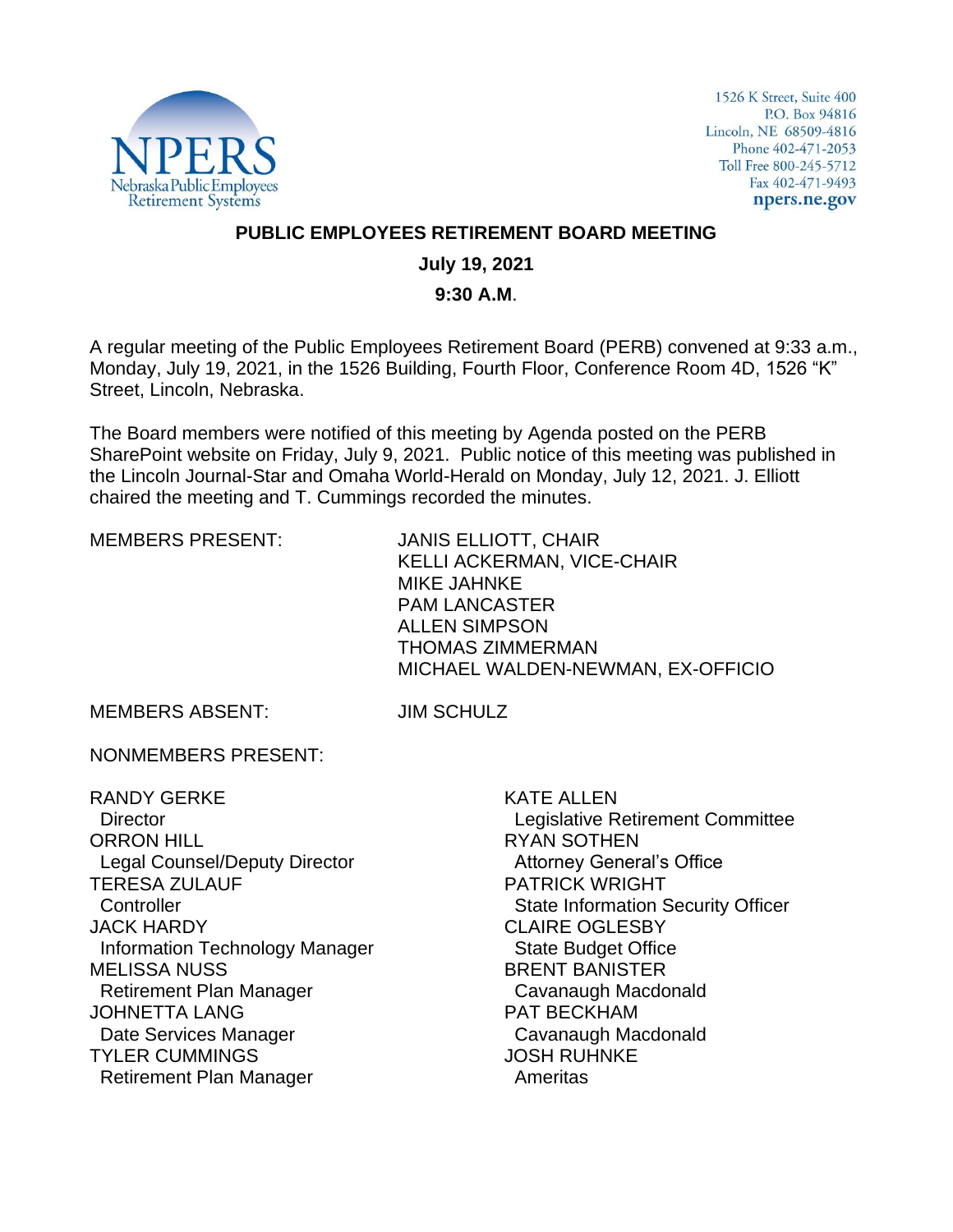**Agenda Item 1**: J. Elliott stated this meeting will follow the Nebraska Open Meetings Act and a copy of the Act is provided electronically, via a link on the final agenda posted on the Nebraska Public Employees Retirement Systems' (NPERS) website, on the Attorney General's website, and a copy of the Act is located on the table by the door.

**Agenda Items 2 and 3 – Meeting Called to Order:** J. Elliott called the July 19, 2021, Board Meeting to order at 9:33 a.m. Present at meeting: J. Elliott, K. Ackerman, M. Jahnke, P. Lancaster, A. Simpson, T. Zimmerman, and M. Walden-Newman.

**Agenda Item 4 – Approval of Minutes:** P. Lancaster moved for approval of the minutes of the June 21, 2021, Board Meeting. Motion was seconded by M. Jahnke. Members voted as follows: For: J. Elliott, K. Ackerman, M. Jahnke, P. Lancaster, A. Simpson, and T. Zimmerman. Against: None. Motion carried.

#### **Agenda Item 5 – Approval of Budget Status Report & June Retirement Report:**

K. Ackerman moved to approve the Budget Status Report and the June 2021 Retirement Report. Motion was seconded by A. Simpson. Members voted as follows: For: J. Elliott, K. Ackerman, M. Jahnke, P. Lancaster, A. Simpson, and T. Zimmerman. Against: None. Motion carried.

**Agenda Item 6 – Public Comments or Correspondence from Citizens:** There were no public comments or correspondence from citizens with business not scheduled on the agenda.

**Excuse Board Member**: A. Simpson moved to excuse J. Schulz. Motion was seconded by M. Jahnke. Members voted as follows: For: J. Elliott, K. Ackerman, M. Jahnke, P. Lancaster, A. Simpson, and T. Zimmerman. Against: None. Motion carried.

**Agenda Item 7 – Protect the Good Life: The Nebraska Scams and Fraud Education (SAFE) Program:** Ryan Sothan, from the Attorney General's (AG) office, presented the Protect the Good Life presentation.

He discussed the number of fraud complaints by age group. People aged 60 or over account for one-third of fraud complaints to the AG's office. He mentioned fraud cases for senior citizens are likely to go unreported.

Imposter scams, identity theft, home repair and improvement, auto related, internet services, online shopping, banks and lenders, debt collection, telephone and mobile services are the top fraud complaints received by the AG's office.

He discussed certain imposter schemes fraudsters will use to gain access to personal information. Some examples of these scams include impersonating government officials, tech support scams, romance scams, or calls from the fraud department of a corporation.

He stated identity theft soared to an all-time in 2020. This theft can occur by applying for government benefits in someone else's name or by creating new financial accounts such as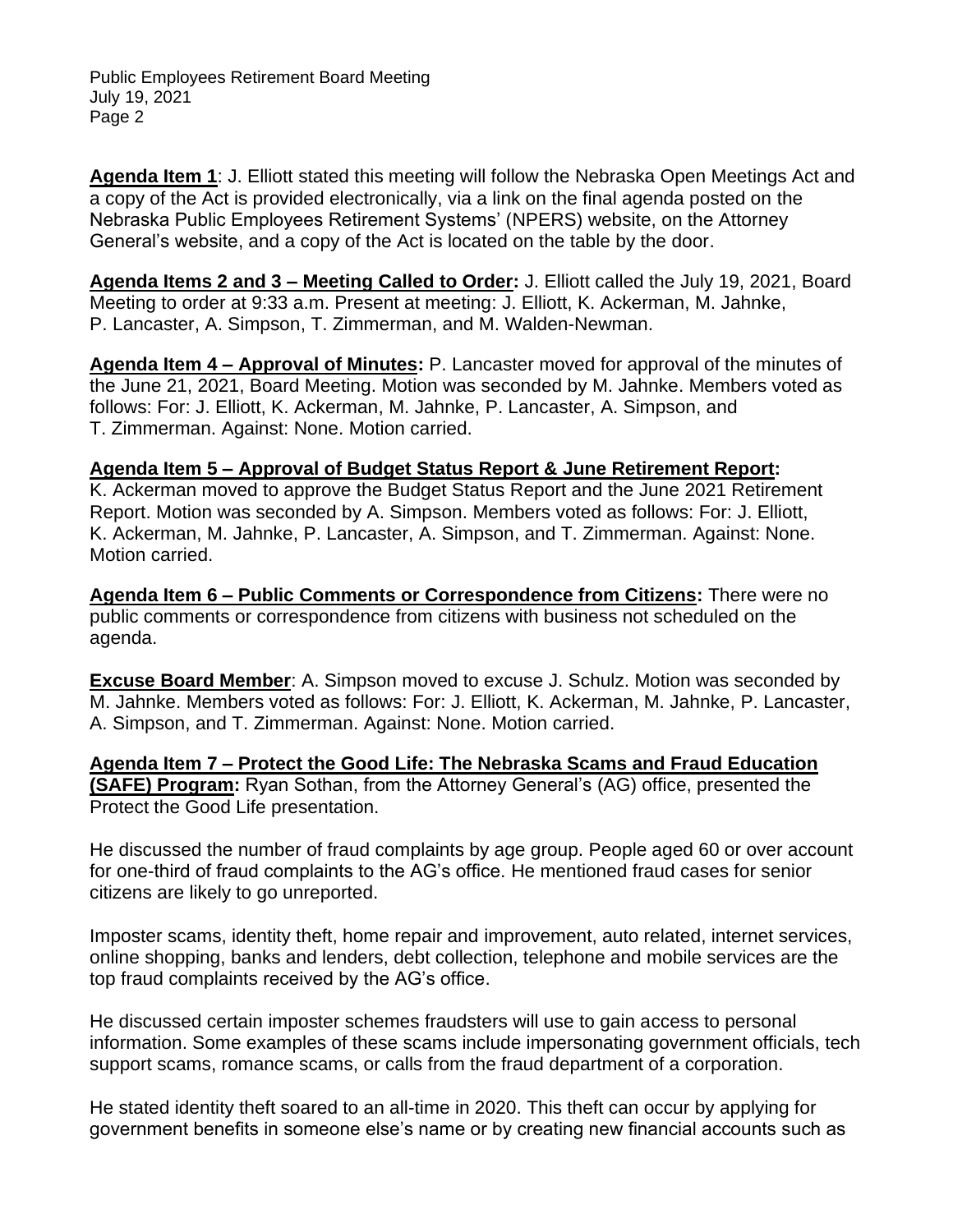new lines of credit or loans. He discussed applying for a security freeze with the three credit bureaus as a way to prevent identity theft.

He discussed the Data Breach Investigations Report published by Verizon. In 2021, there were over a 1,000 data breaches per month. Data breaches can include social engineering (phishing), system intrusion (hacking), and web applications attacks (malware).

The PERB took a break from 11:03 a.m. to 11:16 a.m.

#### **Agenda Item 8 – Evolving Threat Landscape and What That Means for Nebraska**:

Patrick Wright, State Information Security Officer, presented the Evolving Threat Landscape and What That Means for Nebraska presentation. He provided a brief overview of the number of internet users and data breaches that occurred in the United States (US) during 2020. He stated there are 1.6 million internet users in Nebraska.

He reported year-to-date there have been 506 data breaches reported to the AG's office. He stated cyberattacks on individuals dropped 2% while attacks on business, enterprises, and governments increased by 13%.

95% of all cyberattacks are caused by successful spear phishing and only 3% of users report phishing emails to management. He stated ransomware attacks grew by 180% while cybercrime in general increased 600% in 2020.

He discussed some of the programs and systems the Office of the Chief Information Officer (OCIO) is developing to help prevent and reduce cyberattacks.

The PERB engaged with P. Wright about several cybersecurity topics and scenarios.

The PERB inquired if additional cybersecurity insurance would be needed for the agency. There was no indication from P. Wright that the agency should or should not purchase additional cybersecurity insurance.

The PERB inquired about whether a cybersecurity audit should be implemented for the agency and if the cybersecurity standards of the agency are up to par. There was no clear indication from P. Wright whether or not the PERB should implement a cybersecurity audit or if the cybersecurity standards are up to par.

He stated if there was a cybersecurity incident that NPERS Information Technology (IT) or the OCIO could not manage, he would have all the necessary people needed to help manage the incident.

R. Gerke inquired about hiring a full-time Cybersecurity Officer for the agency. P. Wright stated he would have to consider this position's involvement from an agency and OCIO perspective. He would have to take a closer look at NPERS' specific needs and situation before rendering an opinion for a full-time Cybersecurity Officer.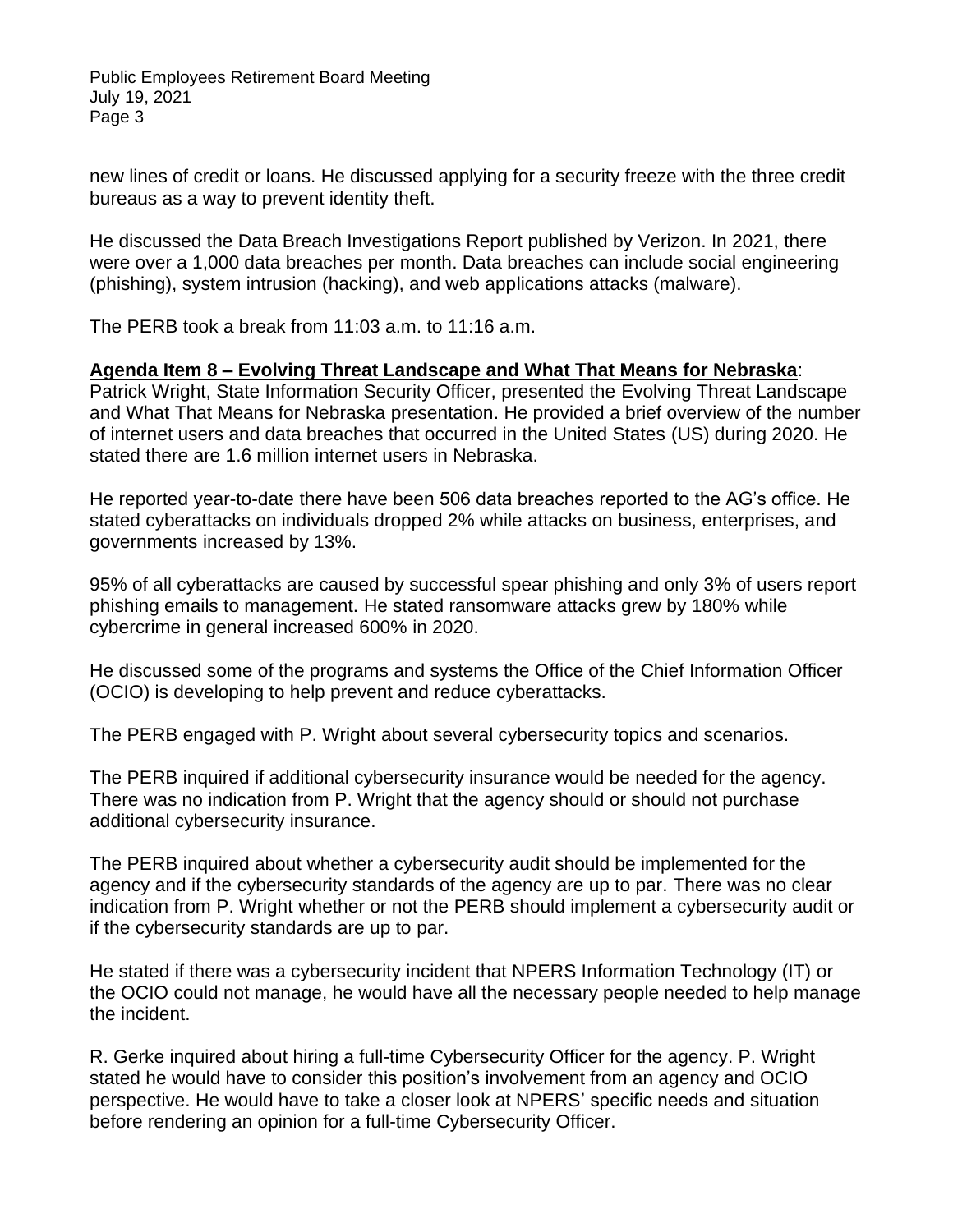There was a brief discussion about where the responsibility would fall if there was a cybersecurity incident. It was unclear if the responsibility would be the agency's or the OCIO's.

**Agenda Items 9 – Executive Session**: At 12:43 p.m., T. Zimmerman moved that the Board exit Regular Session and convene in Executive Session for the purpose of discussing applications of plan members, personnel matters, and pending legal matters; Protection of Public Interest, Prevention of Needless Injury to the Reputation of an Individual; Update on Pending Legal Matters; Protection of Public Interest. Motion was seconded by K. Ackerman. J. Elliott repeated the motion for the record. Members voted as follows: For: J. Elliott, K. Ackerman, M. Jahnke, P. Lancaster, A. Simpson, and T. Zimmerman. Against: None. Motion carried.

At 1:29 p.m., K. Ackerman moved the Board exit Executive Session and reconvene in Regular Session. Motion was seconded by P. Lancaster. Members voted as follows: For: J. Elliott, K. Ackerman, M. Jahnke, P. Lancaster, A. Simpson, and T. Zimmerman. Against: None. Motion carried.

**Agenda Item 10 – COVID-19: Actuarial Considerations**: Brent Banister and Pat Beckham, Cavanaugh Macdonald, presented the COVID-19: Actuarial Considerations.

B. Banister discussed the job loss percentage by industry. Government job loss was lower compared to other industries. He presented a graph showing state and local government employment versus private employment.

He discussed a graph of the state and local defined benefit assets by quarter along with a graph of the historical monthly inflation dating back to 2011.

P. Beckham discussed a National Association of State Retirement Administrators (NASRA) survey which detailed the 2020 change in retirement and termination rates. The results of the survey show teachers had a higher retirement rate compared to general government employees and fire and police employees. She reported retirement and termination patterns have only been moderately affected.

She detailed the death rates for the US based on age group. She stated for the ages 65 and older COVID-19 contributed to a higher number of deaths. Non-COVID deaths were up for people aged 15-54.

**Agenda Item 11 – Board Policy Review**: O. Hill presented the Board Policy Review. He stated hyperlinks are now included in the Board Policy. Most of the changes in the policies was either grammatical or formatting.

He talked with Lynn Melson, who is the Assistant AG assigned to the agency, about publishing meeting notices in the Omaha World-Herald and the Lincoln Journal-Star. L. Melson mentioned that NPERS does not have to publish a meeting notice in the above newspapers.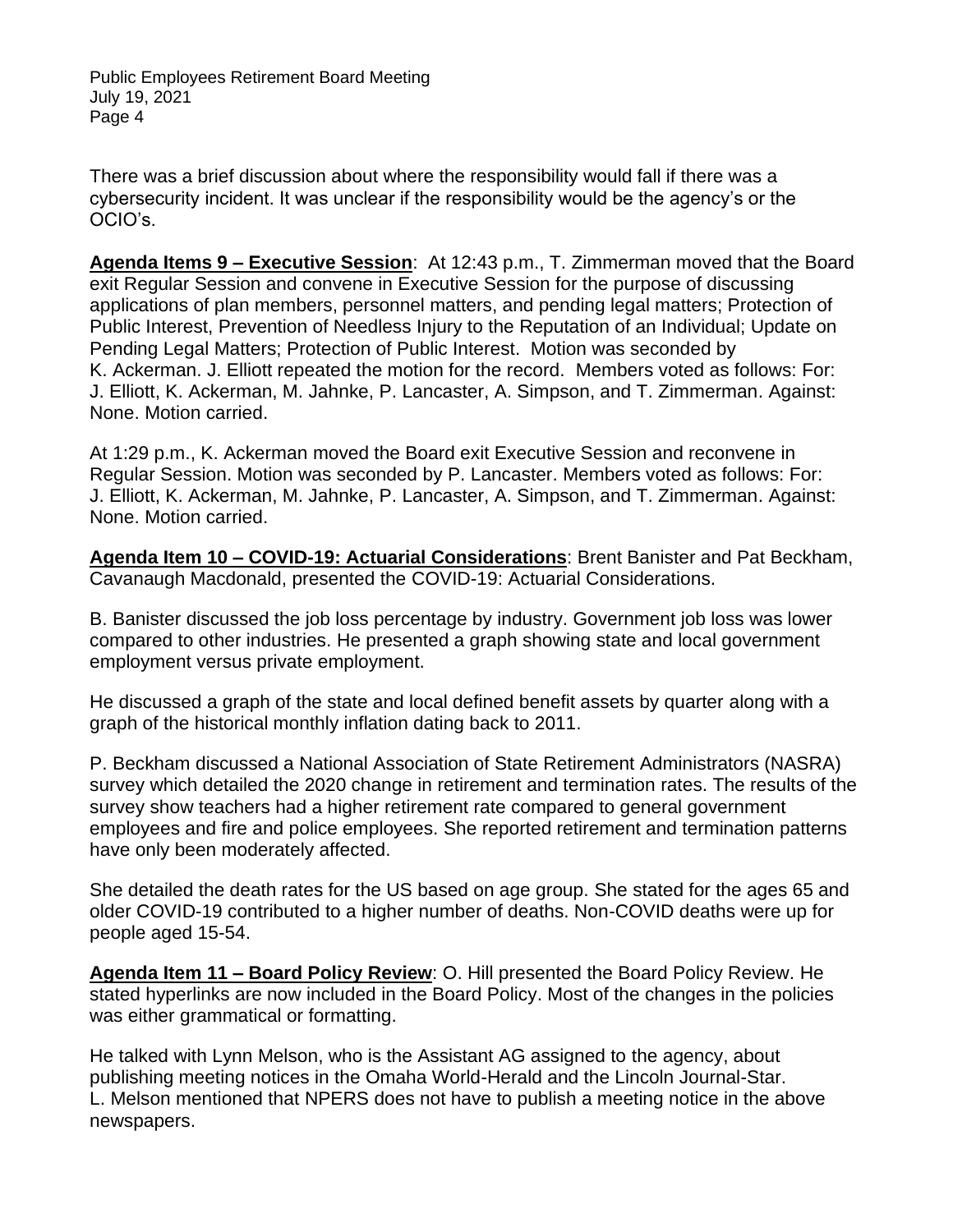There was brief discussion among the PERB about whether or not a change in the policies should be implemented to no longer publish meeting notices in the above newspapers.

T. Zimmerman moved to amend Board Policy 1, Section 2(c)(i) removing the Lincoln Journal-Star and Omaha World-Herald newspapers as places where the Board publishes a meeting notice. Motion was seconded by M. Jahnke. Members voted as follows: For: J. Elliott, K. Ackerman, M. Jahnke, P. Lancaster, A. Simpson, and T. Zimmerman. Against: None. Motion carried.

**Agenda Item 12 – Director's Report**: R. Gerke gave the Director's Report after Agenda Item 6. The Board approved his report during Agenda Item 12.

- The Treasury Yield curve determines the interest rate for the defined benefit (DB) plans and this year it is 0.09%
- In July, the Consumer Price Index (CPI) is published which was 6.12%. The cost-ofliving adjustment (COLA) for State and County members is tied to the CPI. This year, 26,756 members will have their benefits raised due to the COLA which amounts to \$1,467,770 more being paid out per month. The COLA letters will be mailed out this week.
- The statements for School members will be mailed out soon.
- The School retirement season is underway, and NPERS is currently waiting on School contributions to be posted before paying out the monthly benefits.
- The School seminar season is now over with 442 people attending the in-person seminars and 536 people attending the virtual webinars for a total of 978 attendees.
- Employer workshops are underway and three new staff members have been conducting the seminars. There will be one employer workshop webinar in August.
- He, O. Hill, and J. Hardy met with Cecilia Carter, Director of the Omaha School Employees' Retirement System (OSERS), to discuss the transfer of OSERS and the compliance audit.
- Dr. Cheryl Logan, Omaha Public Schools (OPS) Superintendent has scheduled a meeting with NPERS on July 26, 2021, about the transfer of OSERS to NPERS.
- There is a meeting setup with the Department of Administrative Services (DAS) to setup the consulting request for proposal (RFP). There will be two other project this year involving DAS purchasing for the actuarial audit and IT assessment.
- Governor Ricketts has appointed Gerald Clausen to fill the vacant public seat on the PERB. G. Clausen has an extensive record working for municipal government in Iowa. His confirmation hearing should be held during the special session in the Legislature this September.
- The Nebraska Investment Council (NIC) meeting was held this month and the asset allocation of the plans was discussed.
- He attended the National Council on Teacher Retirement (NCTR) Directors' Conference which was held virtually on June 28 and 29, 2021.
- The State and County audit should be in exit before the next PERB meeting.